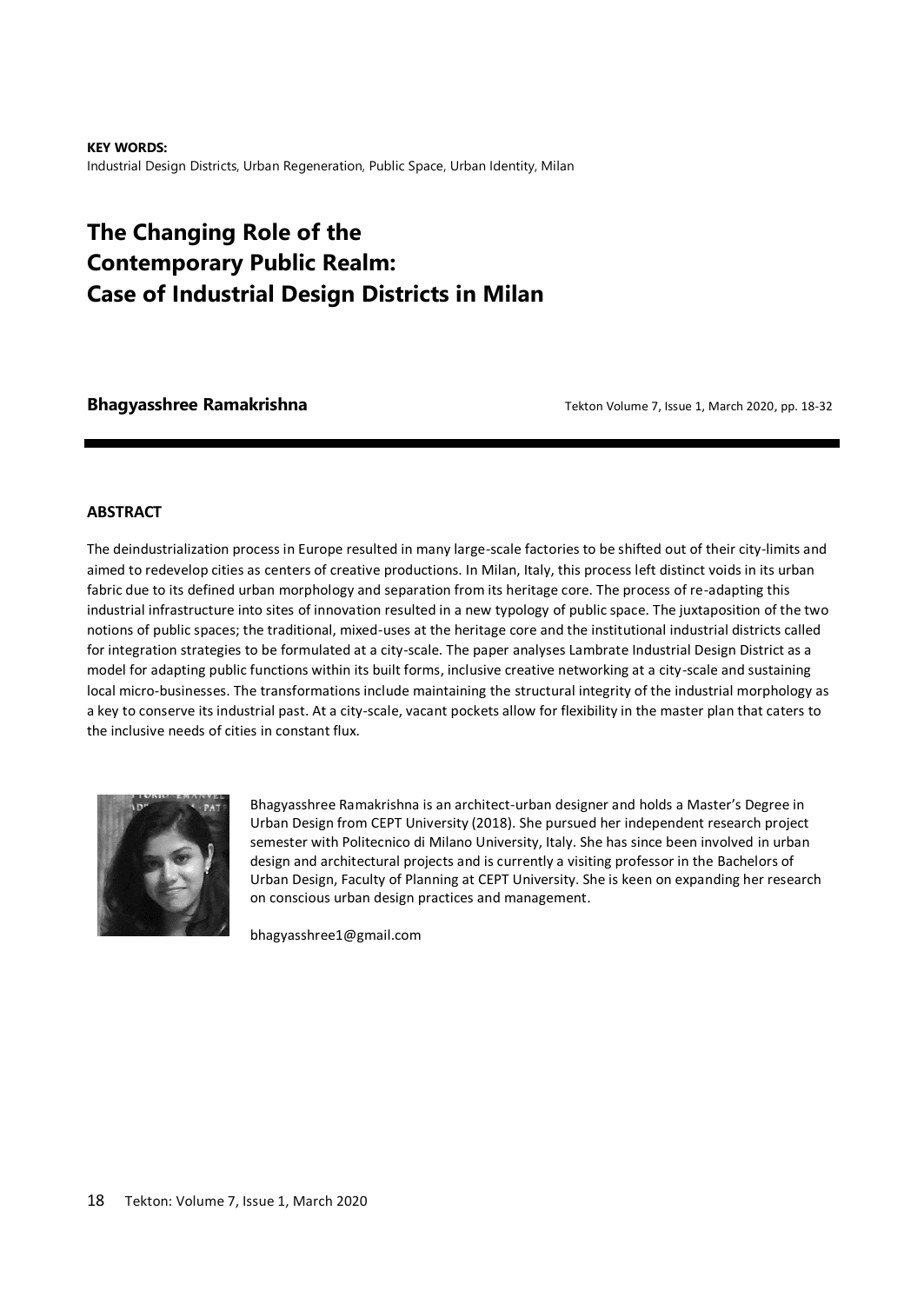### **Introduction**

Milan's urban development has been undergoing polycentric projects of varying temporal and spatial natures. The urban regeneration processes, which began during the early 2000s, has resulted in its current dynamic urban fabric. This resulted from a shift of its Fordist Planning<sup>1</sup> that developed cities as centres of industrial production, towards a new model of human-centric cities, allowing creative spaces to occur. As a result, during the 1970-80s, the heavy industries in Milan were shifted out of its city-limits to the outskirts. There was an increase in abandoned areas, such as industrial districts and unused railway lands, causing splintered developments in the city. Thus, there was a need to frame a new masterplan.

The new phase of planning in Milan began at the start of the 1980s. This urban plan included providing areas for the production of specialised services and knowledge-based creative economy. It identified large, vacant areas for the development of future projects as well as entire industrial districts for renewal **(Figure 2)**. The majority of industrial lands are located towards the northern and eastern peripheral areas, consequent to the Milan Metropolitan historic core (Armondi, 2017) **(Figure 1)**. The university district of Bicocca was developed in the former Pirelli industrial complex, and the design districts of Tortona and Lambrate are adapted within the former cluster of warehouses and industries. Socialpublic spaces such as exhibition spaces, art galleries, co-working spaces, maker spaces, labs, design studios, etc. were incorporated within the industrial built fabric.





*Figure 1: Map of Milan indicating the industrial pockets across the railway lines, the ring roads concentric to the heritage city core.*

*Figure 2: Documento di Piano/ Strategic Plan of Milan (source: PGT 2012)*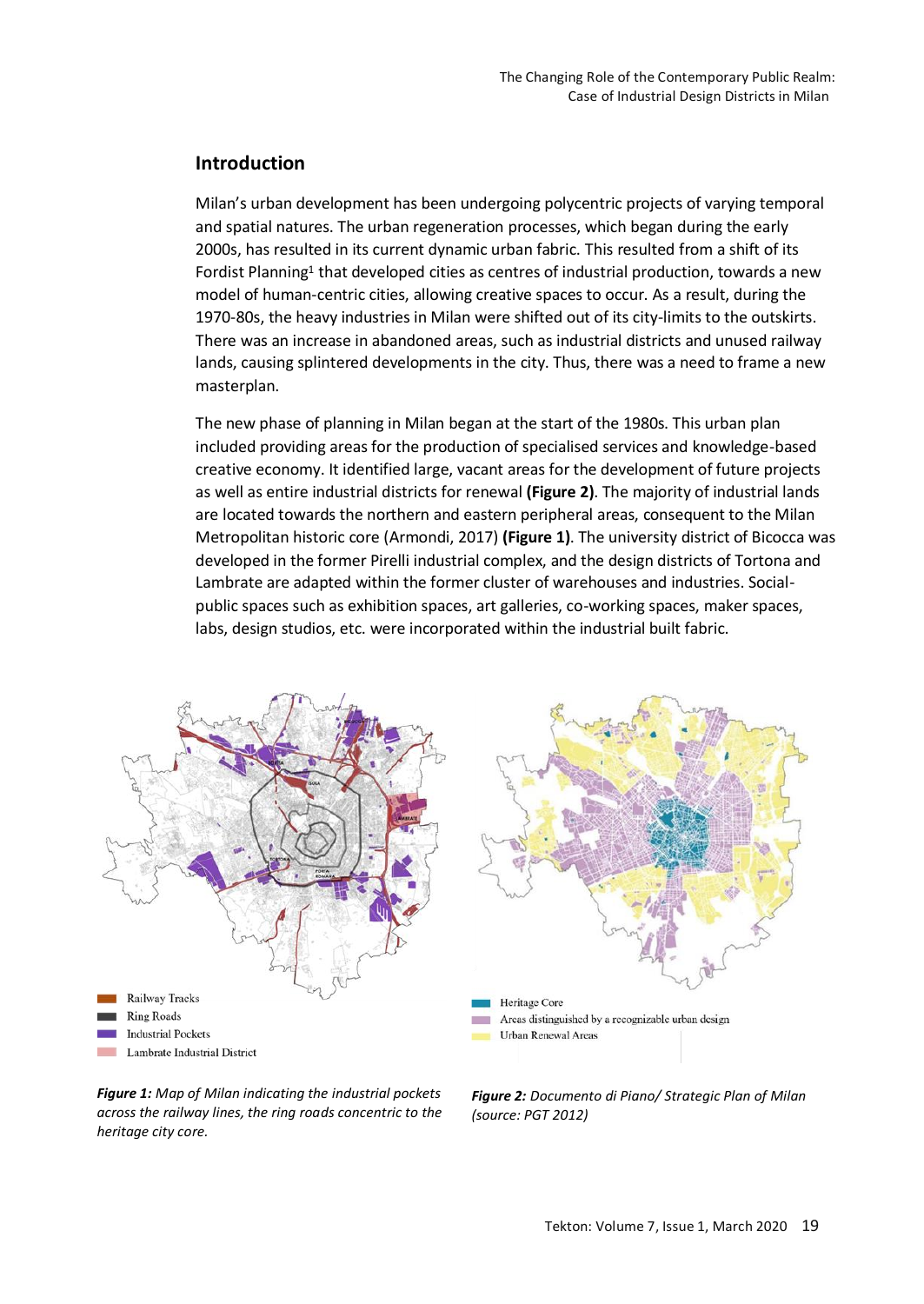#### Bhagyasshree Ramakrishna



*Figure 3: The axial streets leading to the landmark historic city centre*



*Figure 4: Large-scale public project at Porta Nuova* 

## **Changing Notions of Public Space**

### **The types of 'publicness' 2 in Milan**

The urban landscape of Milan is composed of public spaces of varying experiential factors. Here, discussing the predominate types of formal public spaces that co-exist, categorized on the basis of their urban morphology.

At the heritage core, the axial streets leading up to the cathedral piazza, enable a constant visual engagement between the user and the urban form **(Figure 3)**. The arcaded side-walk cafés and informal performances at the piazza are the spectacle at eye-level. As the gaze moves upwards, the building façades are read as a narration of its historical past and continues towards the landmark spire protruding over the low-rise buildings. The urban morphology here is orchestrating an active public realm at all times.

Towards the northern-periphery of the heritage core are the contemporary, large-scale urban renewal projects. The 'Porta Nuova' urban renewal project is built on former industrial plots and unused railway lands **(Figure 4)**. It is an on-going phase-wise project. The central plaza completed in 2012 is an example of a single-developer driven, green field project. It follows the functionalist planning model of central business districts that are characterized by high-rise luxury skyscrapers, shopping mall plaza and large-scale parks- a scheme that is often seen in new developments across Indian metros cities. The skyscrapers anchor the free-flowing landscape and become the spectacle of the site. This was a conscious strategy towards creating polycentric notions of public space in the city, shifting from the traditional Italian urbanism idea of "introverted exteriors". In the historical city centres, the social activity works in interwoven patterns, circumstantial to enabling diverse interaction (Gehl, 2011), and in contrary, the specialized, functional districts of modernist planning is an opportunity to explore contemporary "unguided" patterns.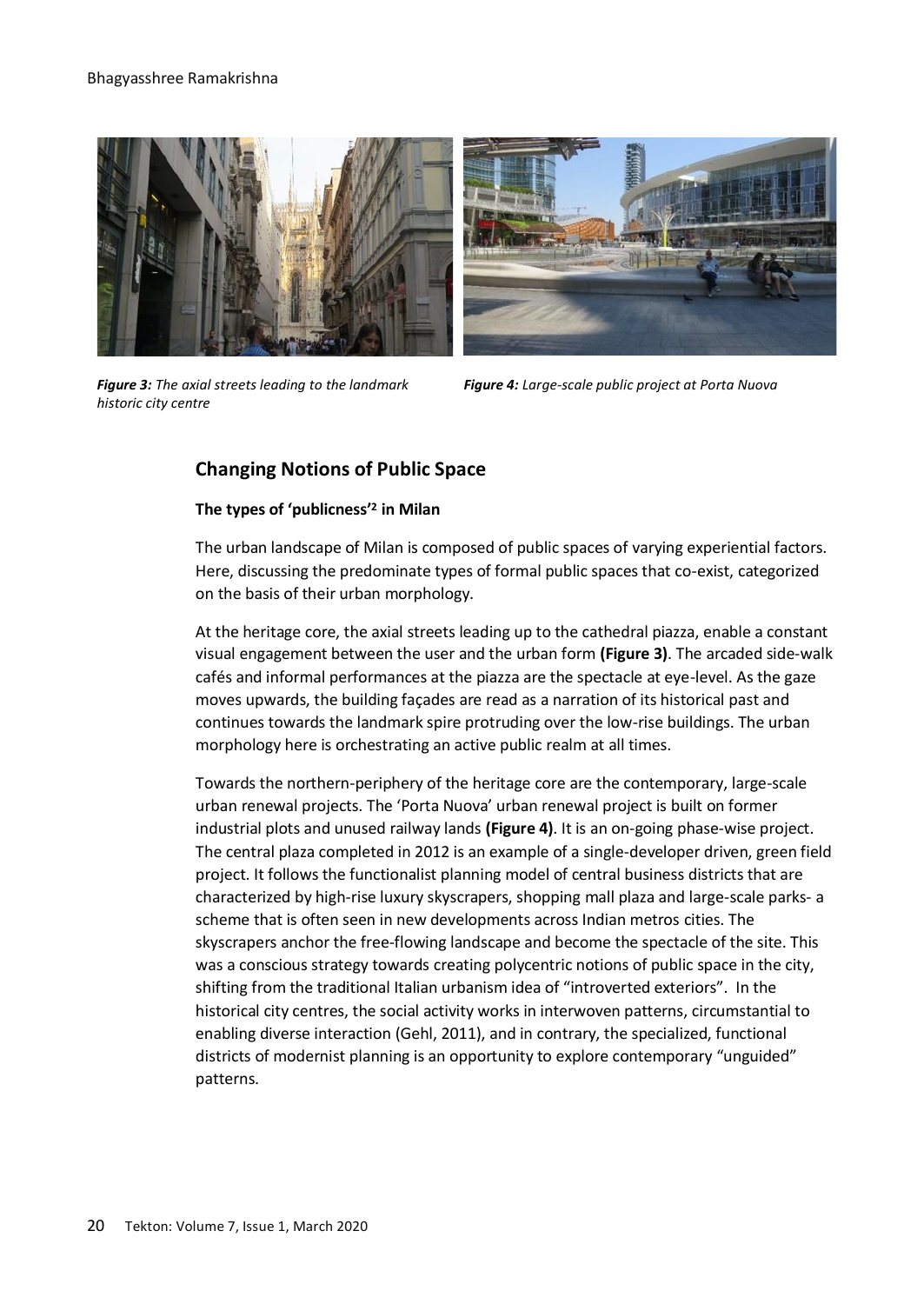

*Figure 5: Creative Infrastructure built to attract a Creative Class<sup>3</sup>*



*Figure 6: Social Segregation due to Excess Branding Strategies in Creative Districts*

## **Industrial estates as sites of urban regeneration**

The transformation of industrial districts is another form of a public regeneration project. The industrial morphology is characterized by continuous compound walls, large spanned roofs and windowless, metal facades. The industrial urban fabric was primarily built for machinery, warehouses and factories. With the absence of traditional street edge of

storefronts, open cafes and active street edges, the contemporary former industrial estates have manifested an institutionalized public urban identity.

There is a value in preserving the industrial morphology in cities. "The industrial built environment is purely material and purely expressive" (DeLanda, 2006). Industrial aesthetics is an important component to developing urban identity. The expressive role of the building is a representation of the historic past of the city. Within design districts, the juxtaposition of the industry compound and the factory building narrate a strong industrial character, making it ideal for artistic displays (DeLanda, 2006).

The built-form expressions are redefined as an urban attraction, giving rise to a certain type of 'themed space', a 'city as an artefact', representing the post-industrial aesthetics (Zhang, 2015). Thus, the factory buildings are seen as affordable spaces to display art and as a social expression of industrial heritage by their materiality and built form.

# **Challenges of transformation**

The primary aim of the municipal plans was to upgrade the brownfield industrial districts into "new sites of innovation", demarcated as 'urban renewal areas' **(Figure 2)**, thus activating a contemporary socio-public realm (Armondi, 2017). In today's cities, a productive urban space is one that enables the exchange of creative ideas. A creative district is conceptualised as zones of production for creative exchange, interaction and flexibility in land use that invariably impacts the economic potential of the city (Florida, 2014) **(Figure 5)***.* "Connections" are what urban planners and designers seek in the newage of 'informal environments'- connections between universities, businesses and allied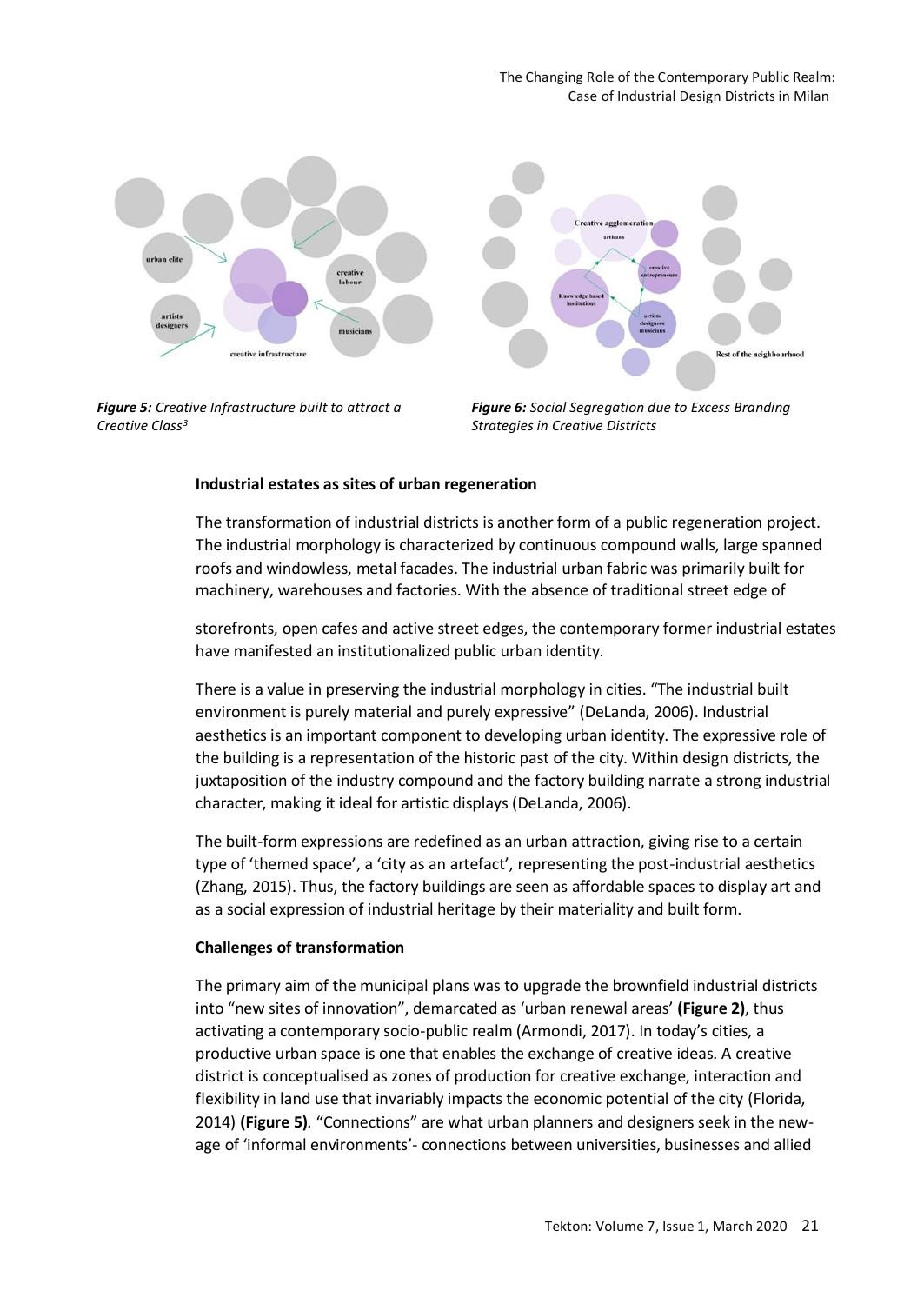networking for social interaction. To not only allow multiple users to function simultaneously in a singular location but to also seek interdependency between multiple activities. Thus, drawing importance to the interface between the spatial form of regenerated industrial buildings and the productivity of the landscape.

As developing countries such as India, are in the process of regenerating its urban areas, there is a need to identify a context-specific transformation process. However, the risk of the transformation process following a top-down branding strategy often results in an exclusive, elitist district, where gentrification negatively impacts the existing neighbourhood causing social segregations **(Figure 6)**.

### **Research Aim**

This paper aims to analyse the possibilities of adapting public activities within an Industrial District, discussing the limitations in its urban morphology and the mechanisms of its functioning within the framework of its spatial environment and socio-cultural perceptions.

Lambrate Industrial Design District is analysed as a 'model of a sustainable urban regeneration' that inclusively integrates with the local community and the larger context of the creative city. The paper analyses the permanent and temporal activity changes within the spatial environment of the built-form typologies, exploring the notions of 'publicness' within the institutional and public-open spaces of the site.

### **Lambrate Industrial District**

Lambrate Industrial District is relatively newer in undergoing the transformation process which began in the early 2000s. It is situated in the north-eastern peripheral edge, across the railway tracks **(Figure 1**). In the district, conversion of several derelict industrial buildings is still in process and the brand image of the district hasn't been overtaken by high-end stores. The district still functions on family-run stores and micro-scale businesses, hence it hasn't quite seen the process of gentrification – a character that sets itself apart from other design districts, such as Tortona Industrial Design District in Milan (Knox, 2014).

The Lambrate Design Initiative started in the year 2010, intending to renew the suburbs as an epicentre of design. Since then, various organizers collaborated with the design stores and studios in the district to host public social activities related to the design sector, fashion, art and culture (Lambrate Design District, n.d.).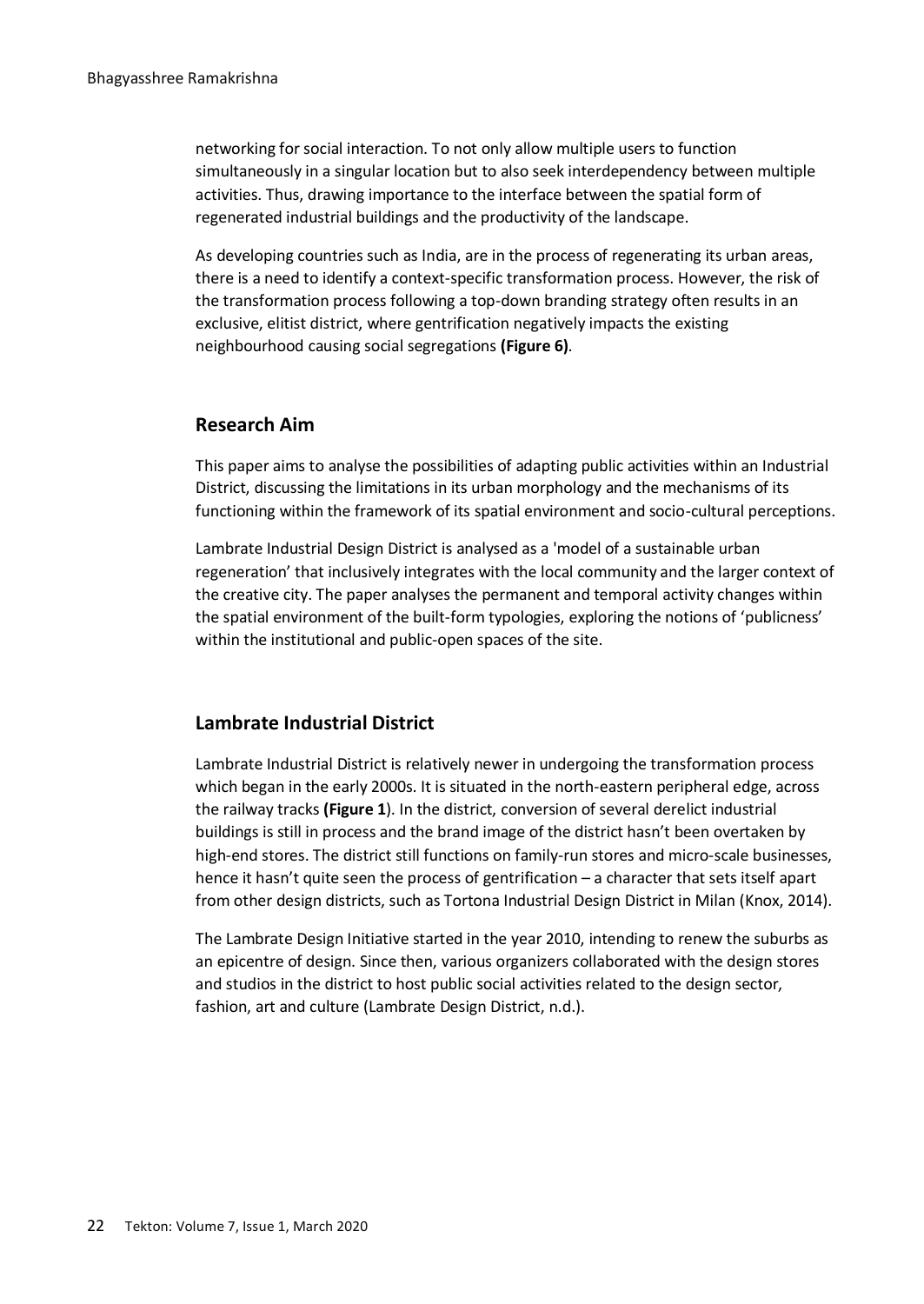

*Figure 7: Site boundary situated adjacent to the railway track, comprising of transitioning building usesresidential to the industrial building*

For this study, a site boundary (area: 286361 sq.m) is selected that lies at a junction between the railway lines, residences and the Industrial hub **(Figure 7).** This consists of the five main industrial warehouses and complexes that are converted into creative institutions. The boundary identified consists of the railway edge and the path taken to enter the industrial district, to assess the changes in the experiential character of the building edge, the nature of transformation and its inter-dependency with the local neighbourhood. The study path follows the edge of the railway track, through the narrow streets of via Conte Rosso and into the main industrial design district **(Figure 8**).

## **Adaptations within the Spatial Environment**

Three streets have been identified in the industrial district that display certain variations in building edge character, and corresponding public functions and temporal events. The district is accessed from the across the Lambrate railway junction, that is one of the main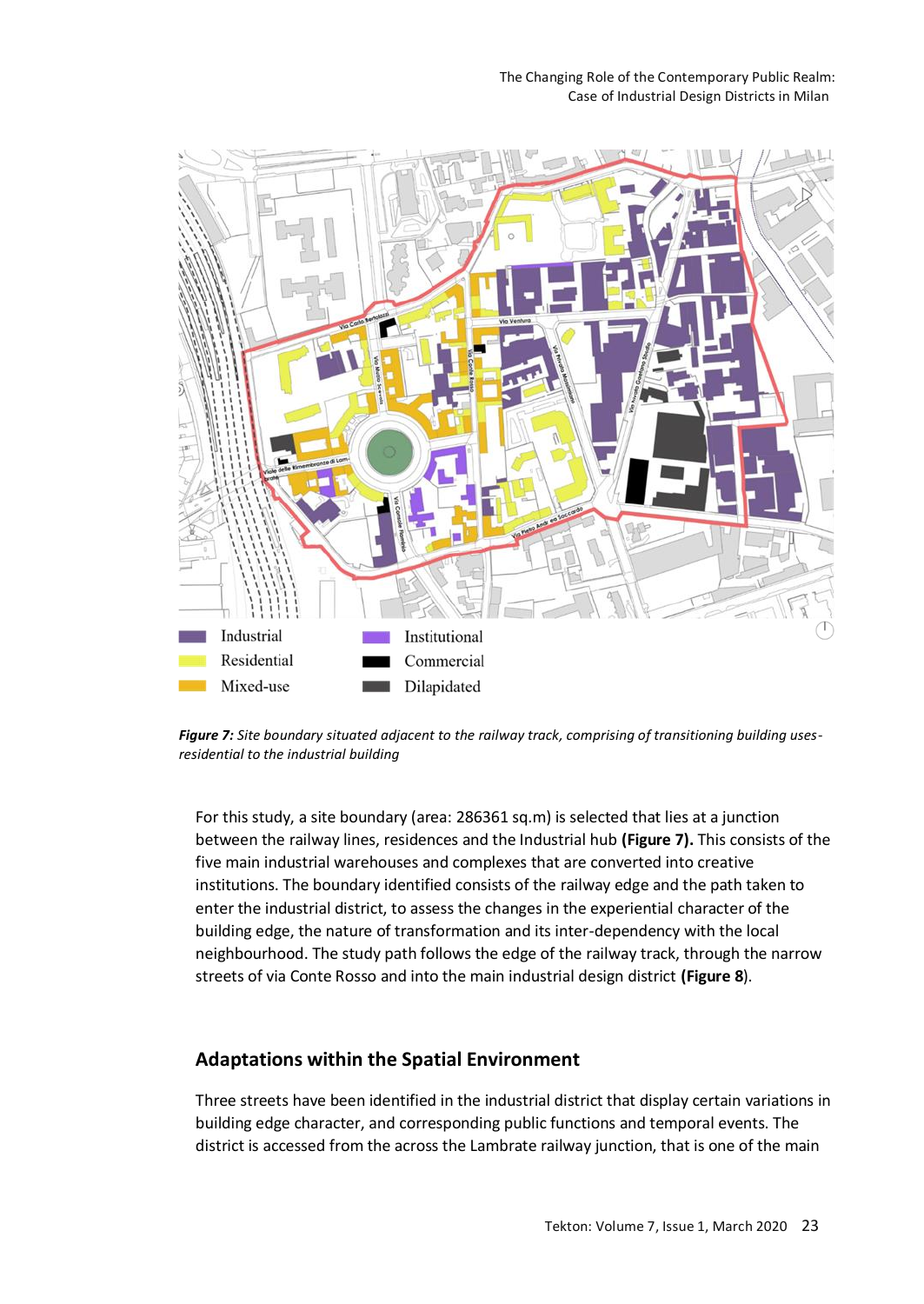

#### *Figure 8:*

*Building uses identified at street level along the path taken by visitors accessing the design district* 

entry points to the neighbourhood. The railway tracks create a distinct physical separation between the heritage city and the contemporary industrial district **(Figure 8)**. The street edge, viale delle Rimembranze di Lambrate, still displays porosity, such as street-level storefronts with windows and translucent visibility connectors.

## **Via Conte Rosso**

#### **Spatial character**

Via Conte Rosso acts as a connecting street between the two areas – the existing residential neighbourhood and the industrial district. As the only access to the industrial design district from the railway station, the stores and cafes that line the street edge, cater to the daily users of the district, and thus a forced interaction is enabled between the local businesses and the users. The public activities at the ground floor of the 3 storey buildings, are characterized by small scale micro-businesses such as the handmade product store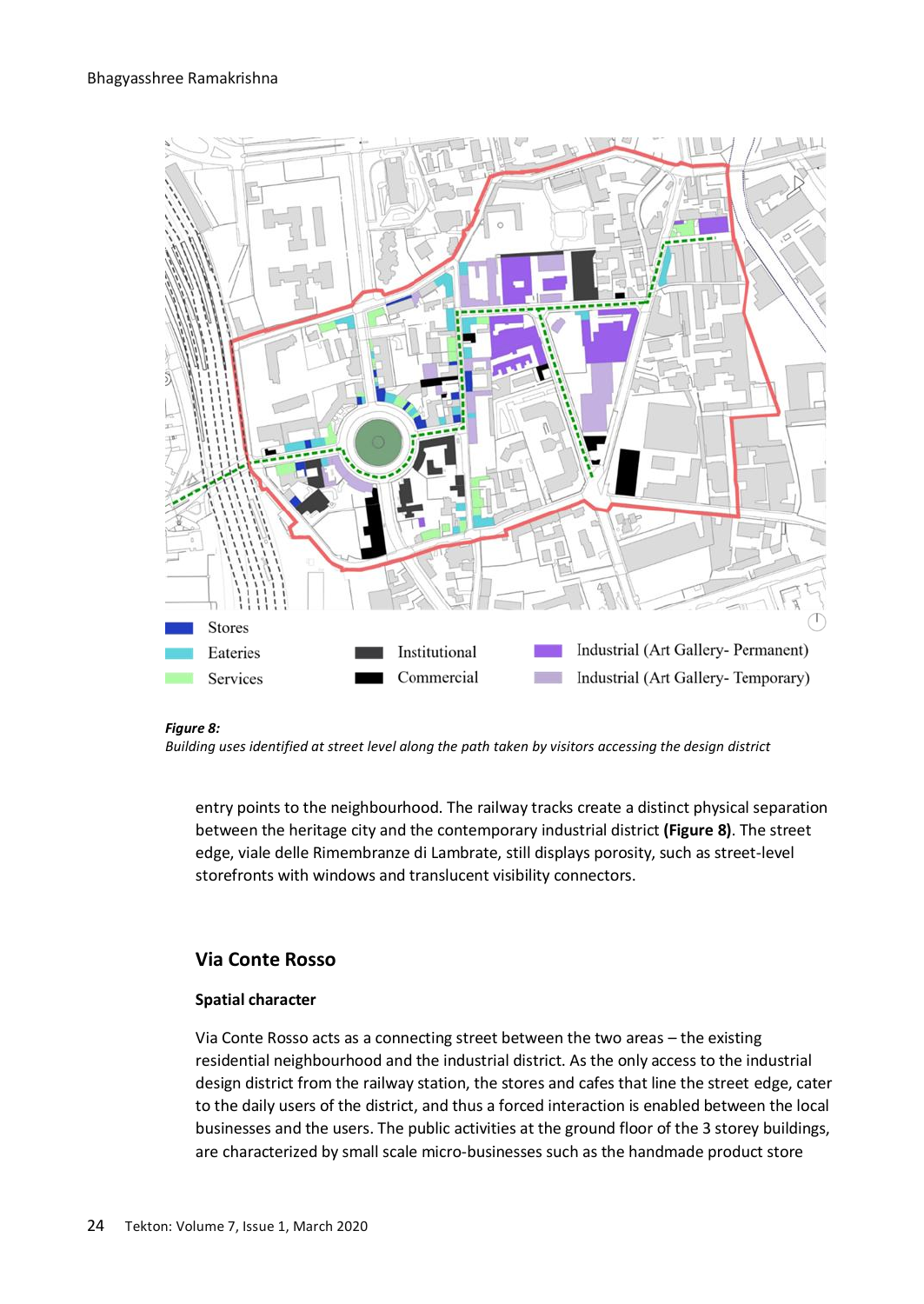

*Figure 9: Section through the street indicating the openings at street level leading to the courtyard spaces and plan indicating the series of courtyards located off via Conte Rosso*



*Figure 10: Transformations on via Conte Rosso (L-R) Industrial warehouse used as a Mercedes Benz office; the setback space used for pop-up shops during Design Week; courtyards from the street viewed through a framed opening; Pop-up shops occupy the courtyards and industrial warehouses*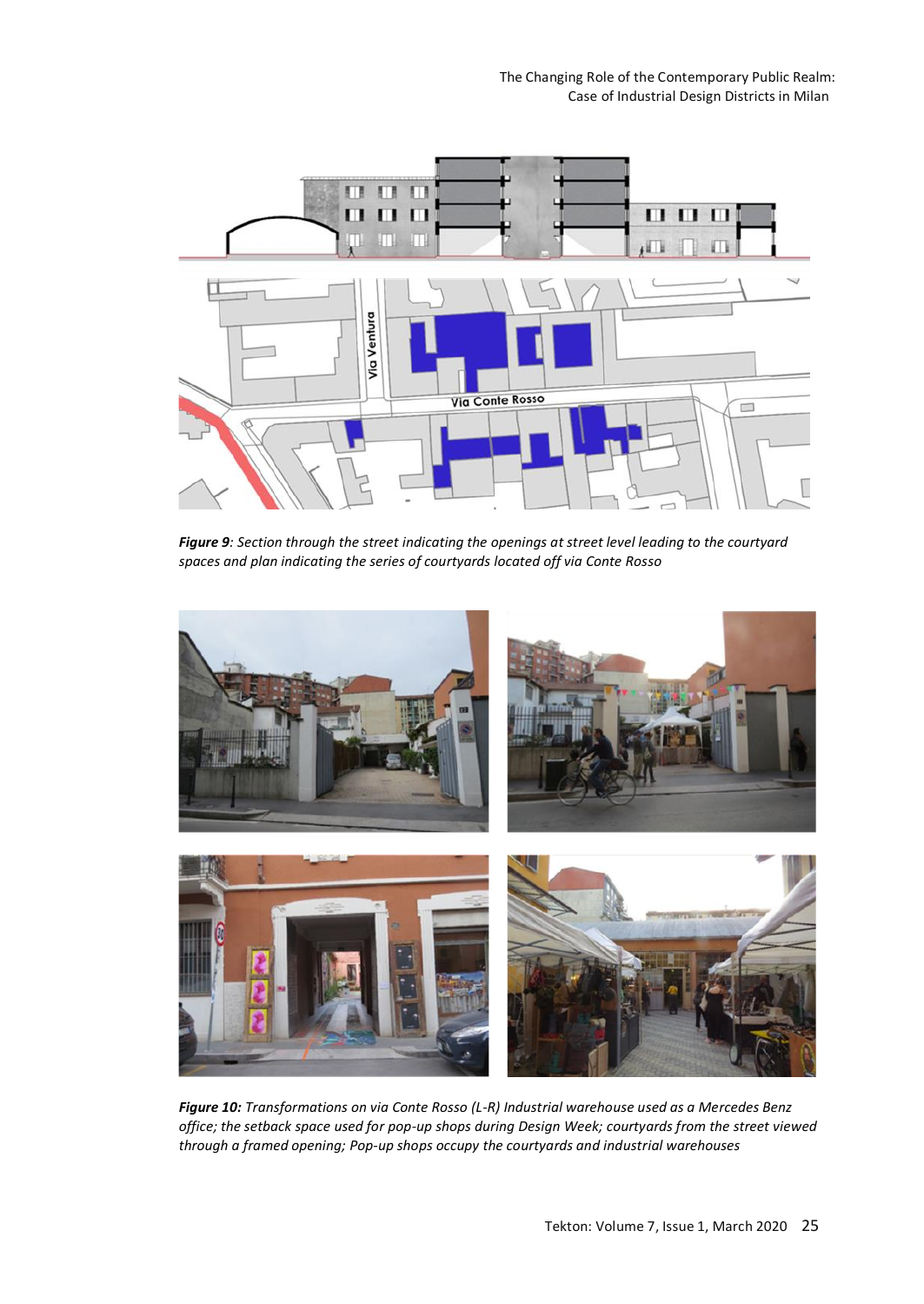*Redroom*, started by a graduate design students from nearby Politecnico University, *Riparzione Electroniche Industriale* a family-run business that has been present before the regeneration project and benefits from the new creative infrastructure.

The industrial buildings are located off the main street across courtyards. They function as private offices and studios. The buildings along the street edge are interrupted by industrial plot compound walls and gateways, offering glimpses of its character (**Figure 9** & **10)**

#### **Mechanisms of public functions**

The nature of the public space is in the form of fragmented courtyards, visually disconnected from the main axis. The courtyards provide a semi-public interaction space for the offices during the daily working hours, while the shopfronts anchor the public space.

Temporal events such as the annual Lambrate Design Week works in collaboration with the studio owners, stores and art galleries of the district. The street-level shops, offices and warehouses convert as display space for the city and pop up shops utilize the vacant courtyards and abandoned warehouses **(Figure 10)**. Thereby, allowing for 'free movement' space at the ground level. The absence of landmarks and visual anchors is compensated by creating visual connections; banners and markers on the sidewalk, as a means of forming a connected path that users can follow. The collaboration allows the public space to operate as an interdependent, cohesive unit.

### **Via Ventura and via Massimiano**

#### **Spatial Character**

Via Ventura and via Massimiano are two perpendicular streets that comprise of the major large industrial complexes, the important ones being former Faema coffee machine and Hyundai Industries. The Lambrate regeneration project aimed at revitalizing the neighbourhood by converting the derelict industrial buildings into art galleries, art schools, institutions and co-working areas. The former industrial building of the Faema coffee machine manufacturing company was first set up in 1952. The complex is an area of 10,600 square meters and consisted of vaulted arches units, manufacturing sheds and administrative buildings, all enclosed within a marked compound wall. The masterplan was transformed and completed in 2009 by Mutti & Associati that houses a publishing house, a design school, galleries and art studios **(Figure 11).**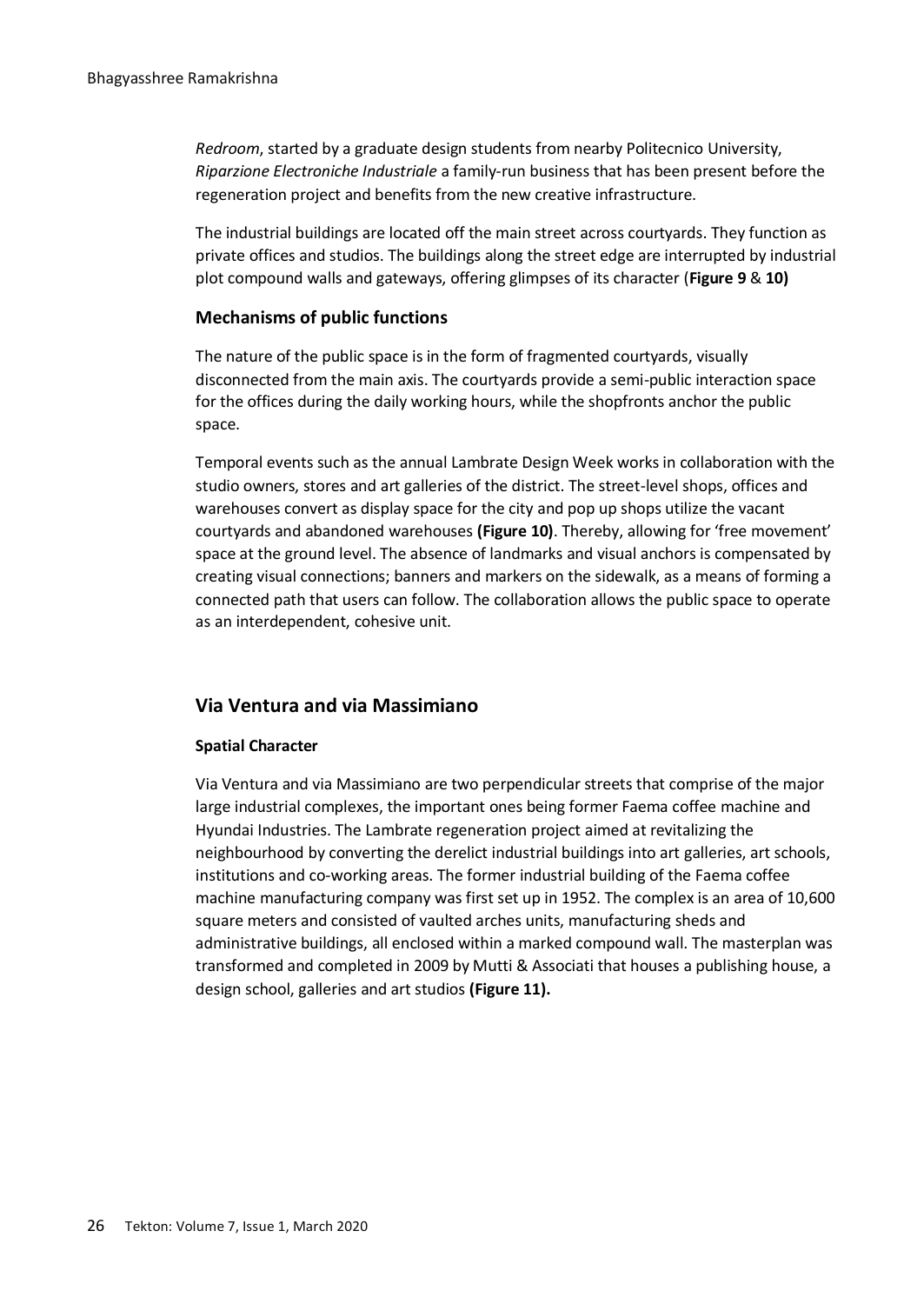

*Figure 11: Transformation of the Faema Industrial Estate (L-R): Faema factory complex in 1952; Vaulted arches and compound walls (source: cafeoblog.wordpress.com/tag/via-ventura/); Transformed Faema factory complex in 2003 (source: Lambrate Design District); Introduction of skylights and glass walls to accommodate office and co-working spaces* 



*Figure 12: Junction at via Ventura and via Massimiano acting as a congregation point.*

The physicality of the space is characterized by blank compound walls that run continuous up till the junctions, high above eye-level, acting as a visual barrier between the user on the street and the activities within the industrial complex. The group of galleries and institutions at this junction becomes a congregation point. The proximity of their entrances becomes a sort of the anchor of the area, creating a pause point for users to interact and to engage with the industrial character **(Figure 12)**. Façade and materials play a key role in establishing the identity, by drawing the eye to the building height. Translucent materials have replaced the former metal walls to allow for light and ventilation and enable habitable functions, such as co-working spaces and schools **(Figure 11)**.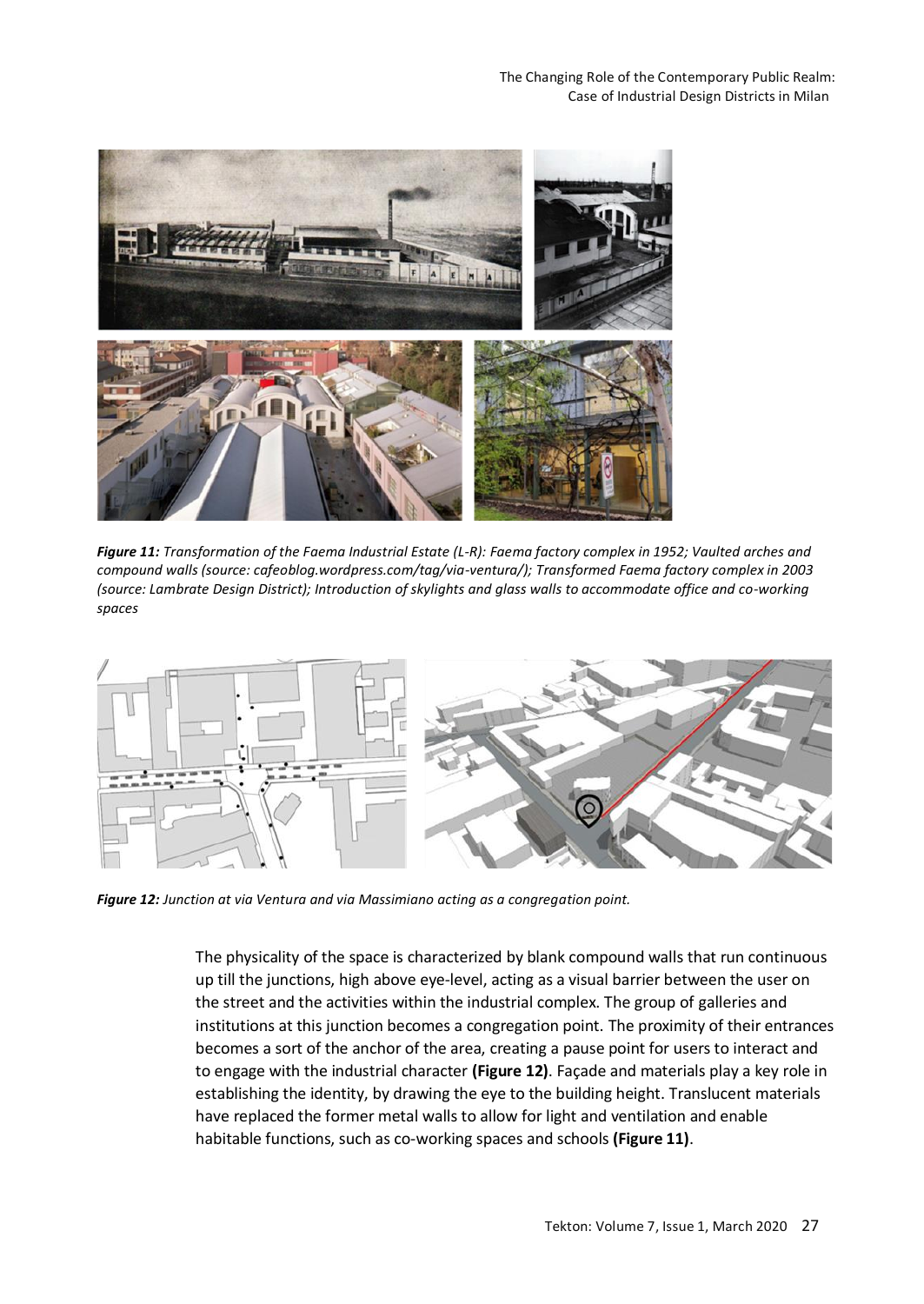

*Figure 13: At via Massimiano, warehouse plots opened to public access during the Design Week*

The building façade reinforces the industrial aesthetics of the district. The Luna Industrial building has modified its façade by providing punctures at street level, establishing a visual connection, enabling breaking the solid industrial façade at ground level, yet conserving the industrial aesthetics. The façade interacts with the pedestrians by retaining its industrial aesthetics, conserving its industrial aesthetics, by also creating punctures at the ground level to enable visual porosity with the institutional space.

Here, the nature of the public space lies in the production of infrastructure for creative innovation. The institutions, art galleries and co-working spaces are an opportunity for creative interaction and exchange of ideas. In this case, the public realm isn't designed to be active throughout. Some of the functions work 24/7, such as the co-working space on via Ventura enables certain parts of the district to be active through the night. Planning for a night-time economy allows auxiliary functions, such as café, supermarkets, to also generate activity.

During Design Week, the inactive street opens its gates and permits social activities within the complex's open spaces and warehouses **(Figure 13)**. This street is the last stop in the design week's tourist map. Activities such as bicycle rentals, food stalls, art exhibitions, seating spaces are the major pull towards this node. Eatery-stalls and vendors occur at the junctions when events take place inside the institutional spaces. Thereby, setting up an interdependent activity network in the area. Thereby, not only making use of vacant spaces but also allowing the district to convert into makeshift spaces as an opportunity to interact, integrate and communicate with the rest of the city.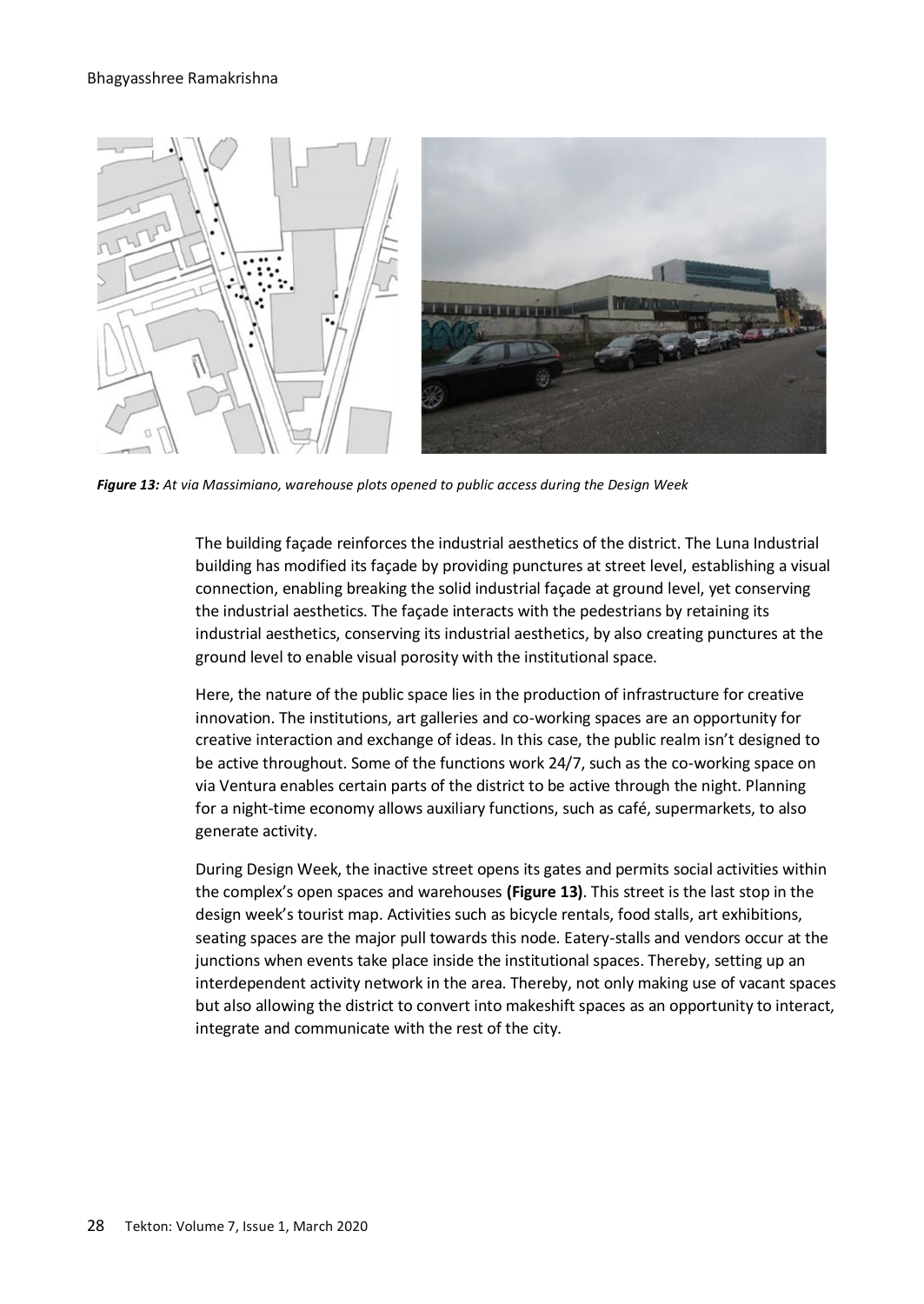# **Conclusions**

The Lambrate Industrial District's urban regeneration project is analysed as an 'ideal model of sustainability and integration', without isolating the local neighbourhood and linking various public spaces in the city. It also takes into consideration the current context of European cities, where there is a conscious developmental goal set up towards the transformation of derelict industrial estates. Lambrate Industrial district is a sample of the different scales and built-forms that comprise the industrial morphology. The key factors that contribute to the functioning of a regenerated industrial district as discussed below.

**Formation of Creative Networks** is enabled by collaborating with other institutions of similar nature to provide for auxiliary knowledge support. The Politecnico University near Lambrate is an institutional space that allows for awareness of activities related to the Lambrate Design District. Many institutional spaces across Milan, such as the *Triennale,* allows for free public access within certain parts of the building, like the public reading or library areas. Here the "publicness" lies outside the traditional notions of public space and within the areas that allow for creative networking, working in collaboration with other creative allied labs and institutions.

**Temporality of Masterplans** is the idea in spatial planning that allows flexibility within the urban dynamics. Not having permanency as the only solution to place-making serves as an opportunity to address the current needs of the community*.* Vacant spaces are an opportunity for temporality in the masterplan, giving rise to flexible activities, working in conjunction with the events, and open up to host social gathering spaces, food stalls, etc. Thereby, anchoring the public realm further beyond the formal institutions.

Defunct peripheral areas are potential spaces to creatively express the needs of society. It allows for creative demonstrations, to actively regenerate the urban landscape. In the face of the 'functionalistic top-down strategies of traditional urban planning'**,** this allows for alternative urban functions. They signify a bottom-up approach, representing the local neighbourhood and utilizing art as a method to bring to light the temporal nature of cities. The transformations, thereby, creates new dynamic phases of development within the historic framework of the Milanese Metropolitan landscape.

**The cultural context of a city** plays a key role in the regeneration programme to engage in citizen participation and to develop a programme that links tradition to contemporary needs. The city of Milan is historically an important centre for culture and the arts. Its economic structure and social composition have been key to developing Milan as the centre for contemporary arts and fashion. Therefore, the urban culture has been progressing towards developing contemporary spaces and being associated with supporting infrastructure and lifestyle. Planning efforts have been made towards promoting and organizing events of contemporary elements that can enable new urban functions.

The socio-cultural aspects of the city plays a vital role in encouraging activity within the industrial districts. Such contemporarily planned neighbourhood allows participation of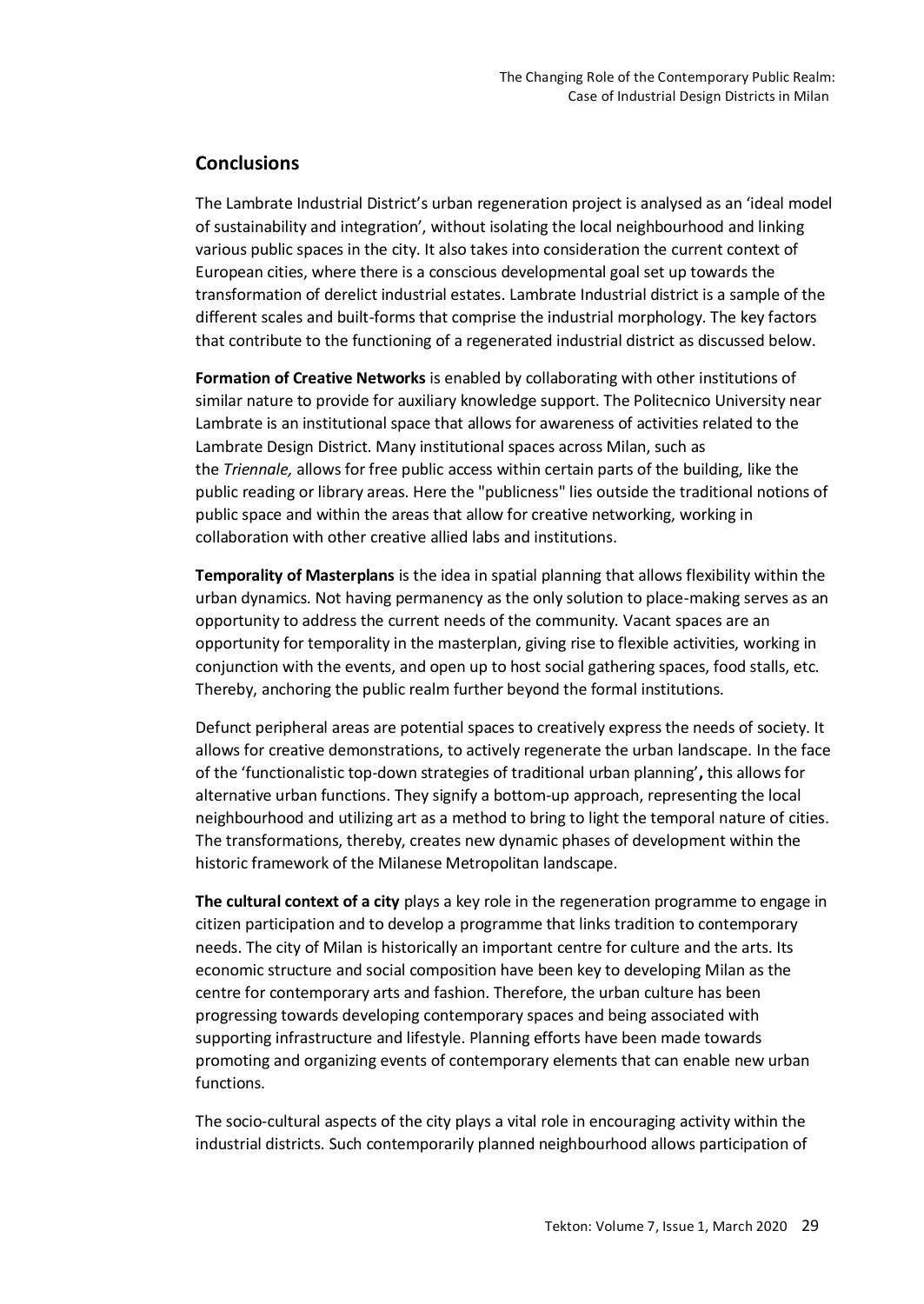varied strata of society, allowing freedom of expression and social diversity. The planned events invite universities, local businesses and also establishes international connections.

The citizens appreciate the distinct identity of industrial aesthetics; the variation and scale of events from the city centre to the possibilities of activities found in certain types of events. Such as the East market, where large numbers of people gather to participate within the transformed industrial warehouse. In contrast to socially regulated spaces, derelict industrial site on the margin accommodates dynamic public activities. The aesthetic of derelict industrial buildings offers a glimpse into the industrial past of Milan's history, enabling "a tactile encounter with space and materiality" (Edensor, 2005). The role of the businesses owners and local communities is to implement socially-conscious policies by engaging together in design week networking. There exists an awareness of the importance of social and cultural integration and initiating inclusive programmes and activities within the neighbourhood, developing an association with the city's industrial past.

## **Acknowledgement**

This paper is part of the thesis *"Integrating Contemporary Identities within Historical Industrial Neighbourhoods: Case of Design Districts in Milan"*, Politecnico di Milano, Italy, guided by Prof. Giulia Setti and Prof. Illaria Valente.

## **Notes:**

 $<sup>1</sup>$  Fordism is a form of a capitalist industrial system based upon the mass production of</sup> standardized goods and in the 1970s, emerged the post-Fordist concept of rejecting mass production and replacing it with creatively involved production and consumption systems. Milan is one of the important examples of post-Fordist city reorganizations (Tickell & Peck, 1992).

 $^2$  In this context, "publicness" refers to as the notion of freely-accessible public space, not restricted to the traditional components that comprise public and private spaces.

3 (Florida, 2014) defines the 'creative class' as a group of highly-educated, liberal thinkers that when brought together in an urban agglomeration, can to influence the economic growth by their diversity, innovation and tolerant outlook.

### **References**

Abrams, D., & Hogg, M. A. (1988). *Social Identifications: A Social Psychology of Intergroup Relations and Group Processes.* London & New York: Routledge.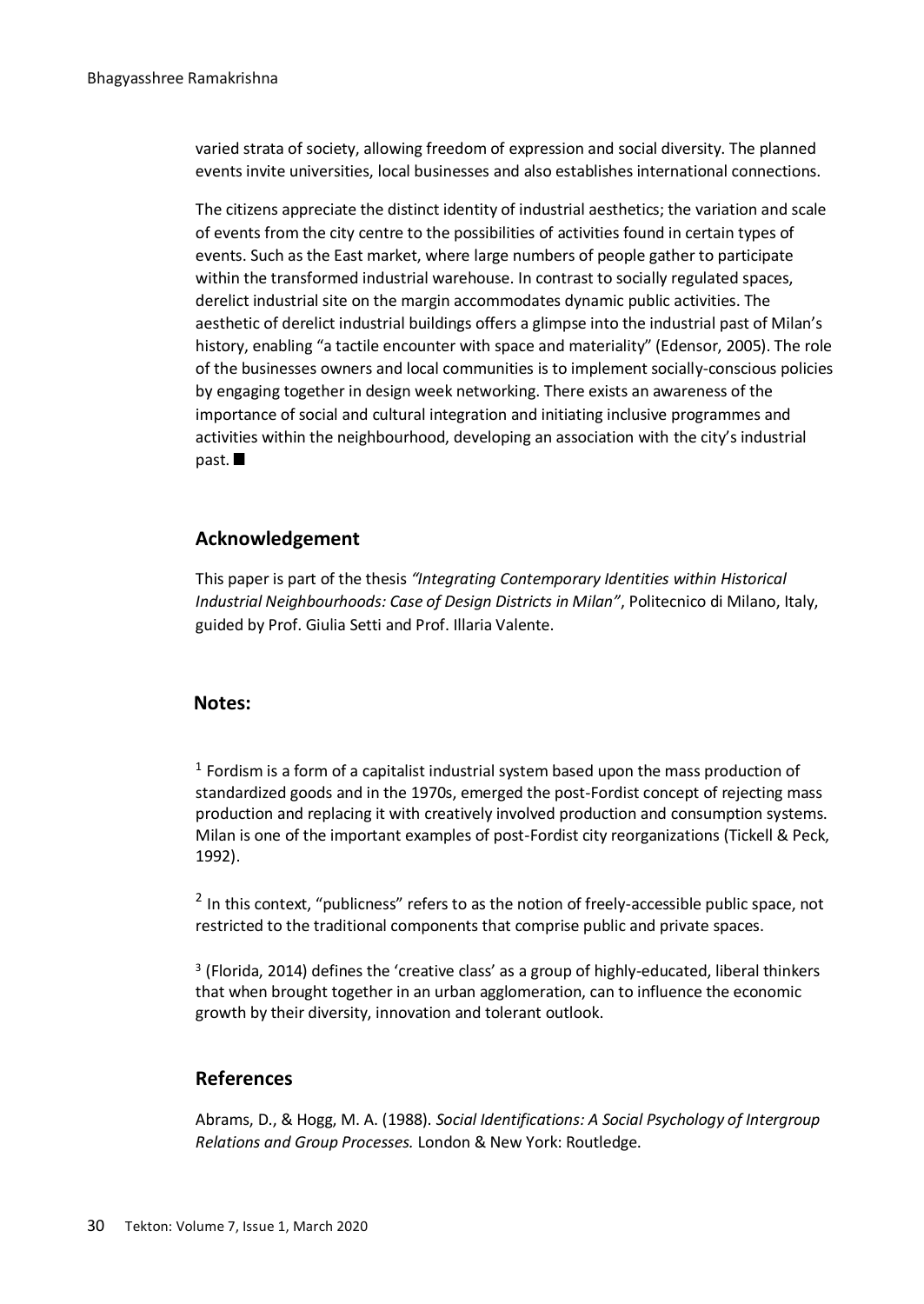Armondi, S. (2017). Urban Change and geographies of production in North-East Milan. In S. Armondi, & S. Di Vita, *Milan: Productions, Spatial Patterns and Urban Change: Productions, Spatial Patterns and Urban Change* (pp. 96-109). Abingdon (UK): Routledge.

Associati, M. M. (n.d.). *Recovery of ex-Faema*. Retrieved from www.ordinearchitetti.mi.it: https://www.ordinearchitetti.mi.it/it/mappe/milanochecambia/edificio/1822-via-ventura- /205-via-ventura-3-5-15

Becattini, G., Bellandi, M., & Propris, L. D. (2009). *A Handbook of Industrial Districts.* Cheltenham, UK: Edward Elgar Publishing.

Bishop, P., & Williams, L. (2012). *The Temporary City.* London & New York: Routledge.

DeLanda, M. (2006). *A New Philosophy of Society: Assemblage Theory and Social Complexity.* London & New York: Bloomsbury.

Edensor, T. (2005). *Industrial Ruins: Space, Aesthetics and Materiality.* London: Bloomsbury.

Florida, R. (2014). *The Rise of the Creative Class: And How It's Transforming Work, Leisure, Community and Everyday Life.* New York: Basic Books.

Gehl, J. (2011). *Life Between Buildings: Using Public Space.* Washington: Island Press.

Hartley, J. (2005). *Creative Industries.* New Jersey: Wiley.

Harvey, D. (1990). *The Condition of Post-Modernity: An Enquiry into the Origins of Cultural Change.* Cambridge & Oxford: Blackwell.

Knox, P. (2014). *Atlas of Cities.* Princeton: Princeton University Press.

*Lambrate Design District*. (n.d.). Retrieved from Lambrate Design District: http://www.lambratedesigndistrict.com/en/about-us/

Madanipour, A. (2017). *Cities in Time: Temporary Urbanism and the Future of the City.* London: Bloomsbury Publishing.

Mollenkopf, J. H., & Castells, M. (1991). *Dual City: Restructuring New York.* New York: Russell Sage Foundation.

Morandi, C. (2007). *Milan: The Great Urban Transformation.* Turin: Universale di Architettura.

Pratt, A. C., & Jeffcutt, P. (2009). *Creativity, Innovation and the Cultural Economy.* Abingdon, UK: Routledge.

Tickell, A., & Peck, J. A. (1992). Accumulation, regulation and the geographies of post-Fordism: missing links in regulationist research. *Progress in Human Geography, Sage Journals*, 190-218.